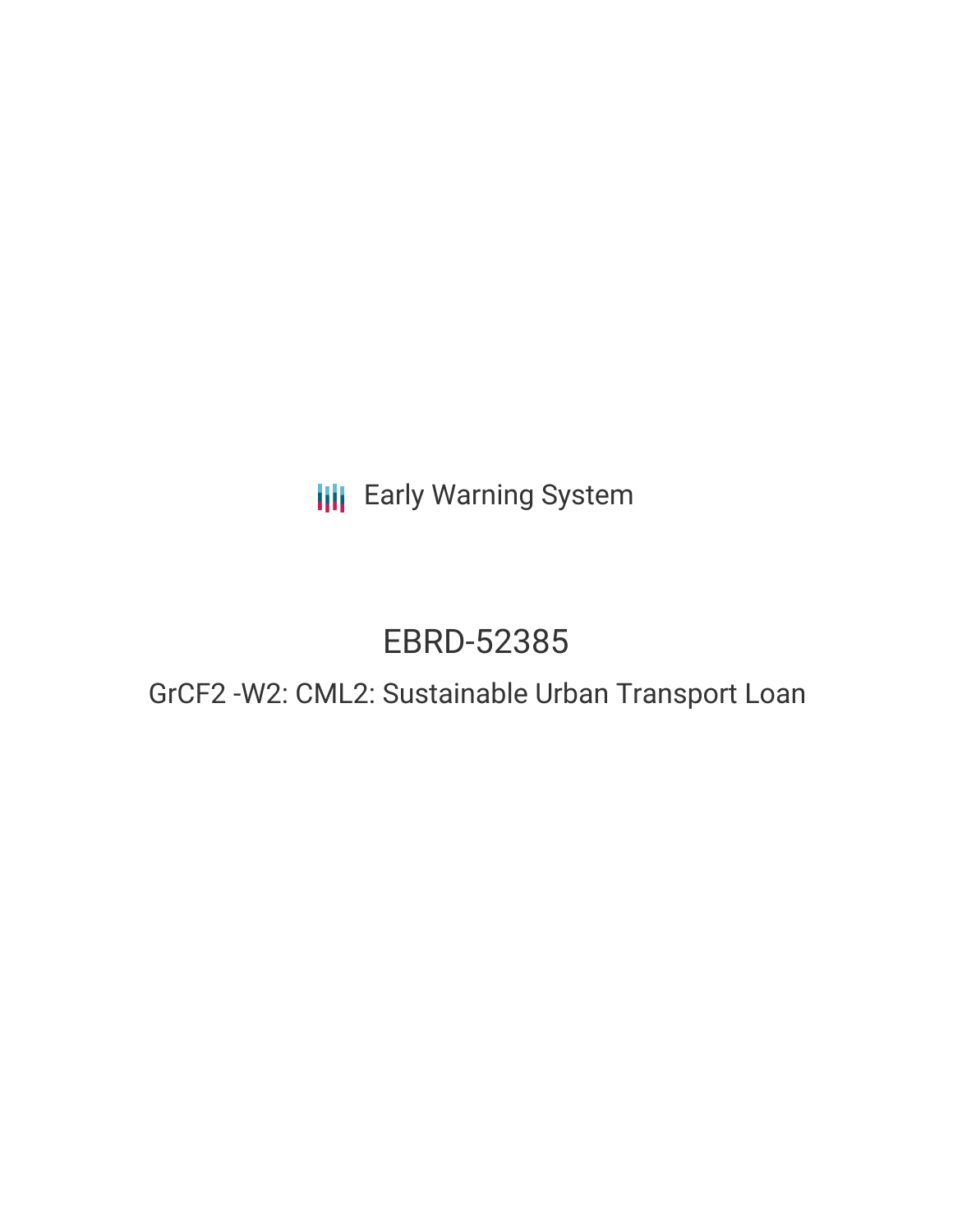

### **Quick Facts**

| <b>Countries</b>               | Egypt                                                   |
|--------------------------------|---------------------------------------------------------|
| <b>Financial Institutions</b>  | European Bank for Reconstruction and Development (EBRD) |
| <b>Status</b>                  | Proposed                                                |
| <b>Bank Risk Rating</b>        | B                                                       |
| <b>Voting Date</b>             | 2021-10-27                                              |
| <b>Borrower</b>                | Arab Republic of Egypt                                  |
| <b>Sectors</b>                 | Transport                                               |
| <b>Investment Type(s)</b>      | Loan                                                    |
| <b>Investment Amount (USD)</b> | \$291.93 million                                        |
| <b>Project Cost (USD)</b>      | \$646.79 million                                        |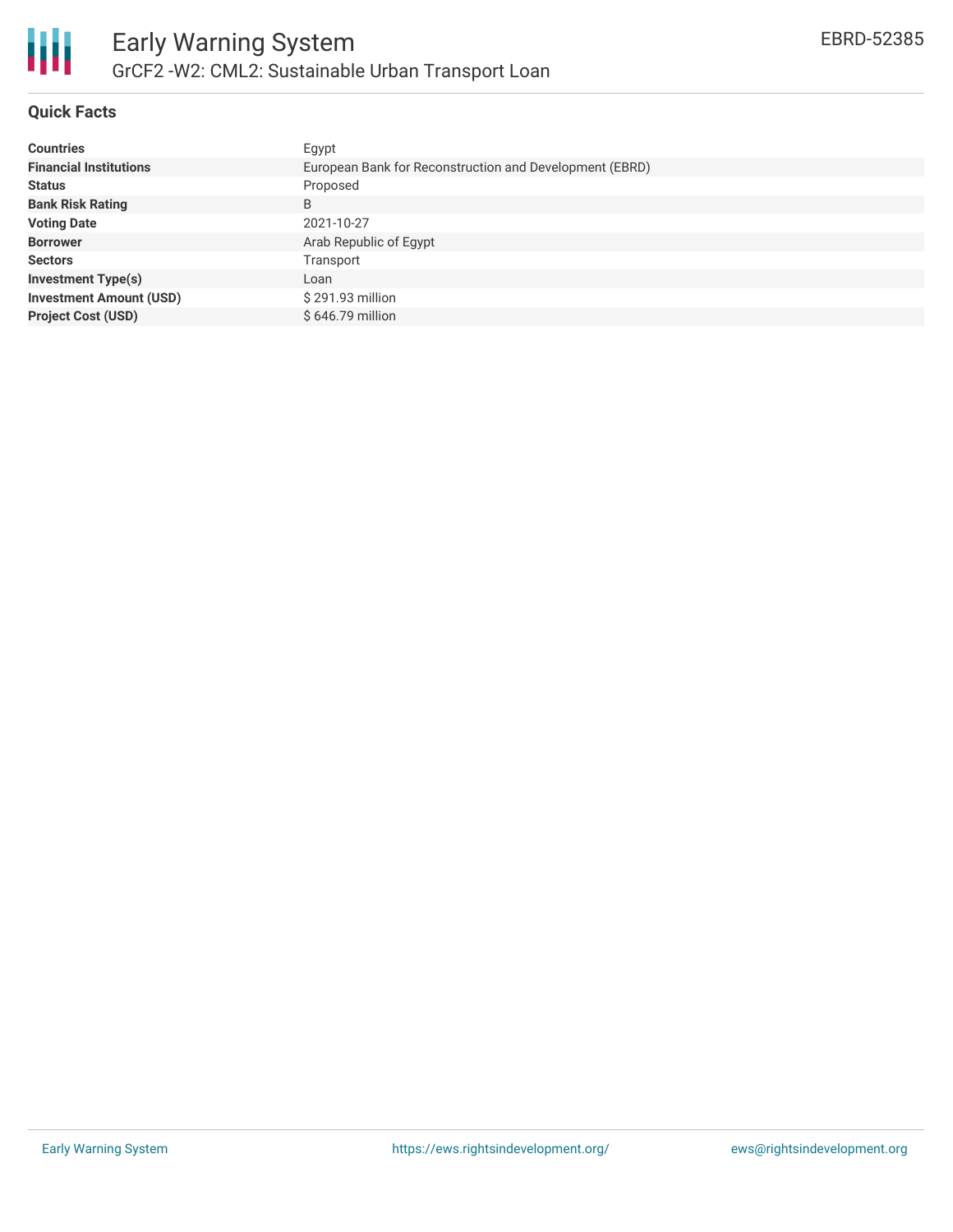# **Project Description**

According to bank provided information, the investment involves the provision of a sovereign loan of up to EUR 250 million to the Arab Republic of Egypt to finance the rehabilitation and upgrade of Cairo Metro Line II (**"CML2"**), upgrade and refurbish existing rolling stock fleet and purchase new rolling stock (the **"Project"**).

The Project is part of an overall investment package estimated at EUR 550 million, which is expected to be co-financed by the EIB and the GoE. The rehabilitation of CML2 aims to upgrade/replace signalling, safety, power, control & electromechanical systems and civil works necessary to achieve an operational headway of 105 seconds (from the current 160 seconds) ultimately increasing the overall capacity of the line by approximately 50%. The Project will be implemented by the National Authority for Tunnels **("NAT")**, a state-owned executive agency under the jurisdiction of the Ministry of Transportation. The line will be operated by the Egyptian Company for Metro ("ECM").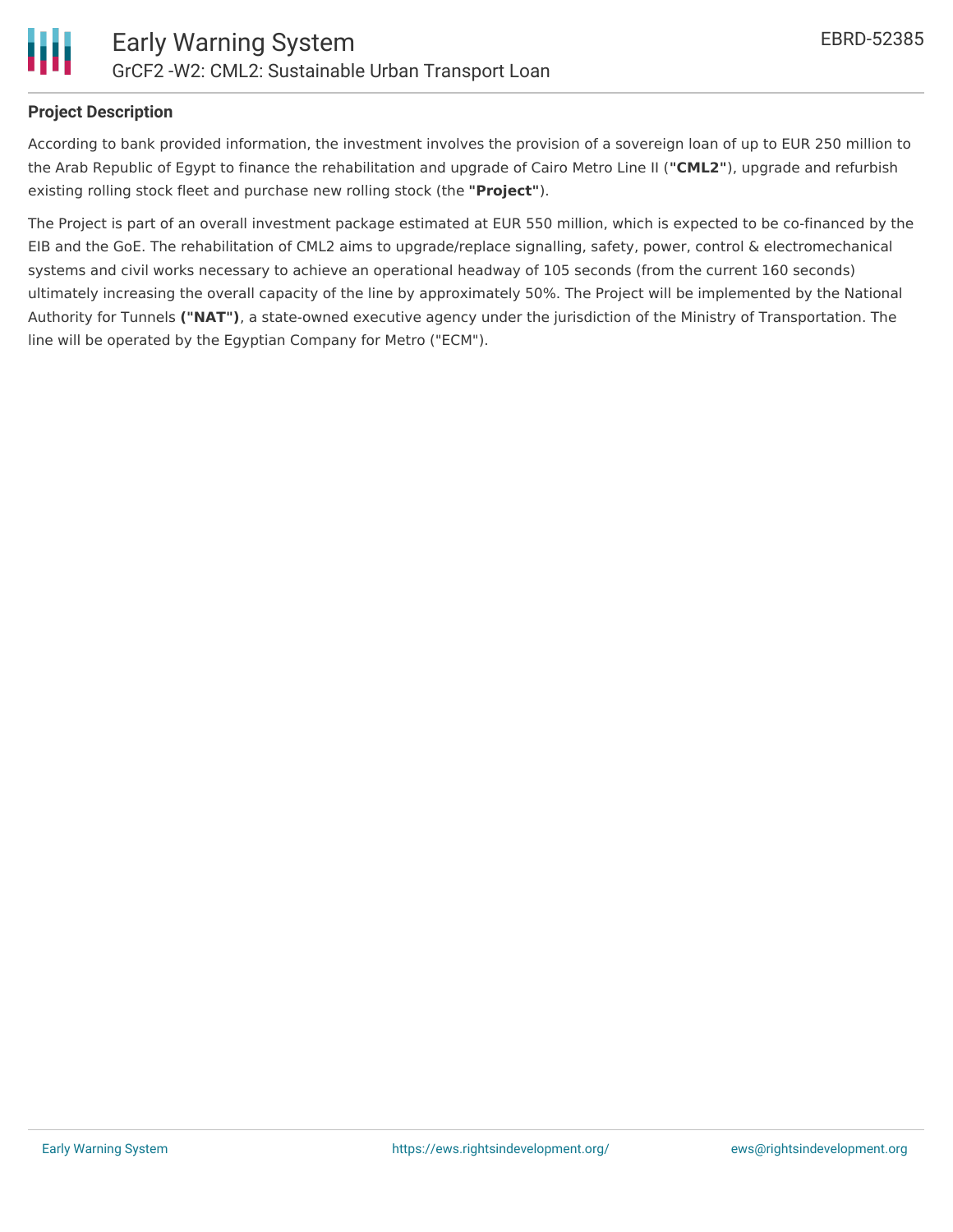#### **Investment Description**

Ш

European Bank for Reconstruction and Development (EBRD)

The investment involves an EBRD sovereign loan of EUR 250 million extended to the Arab Republic of Egypt, co-financed with the EIB and the GoE, for the benefit of NAT.